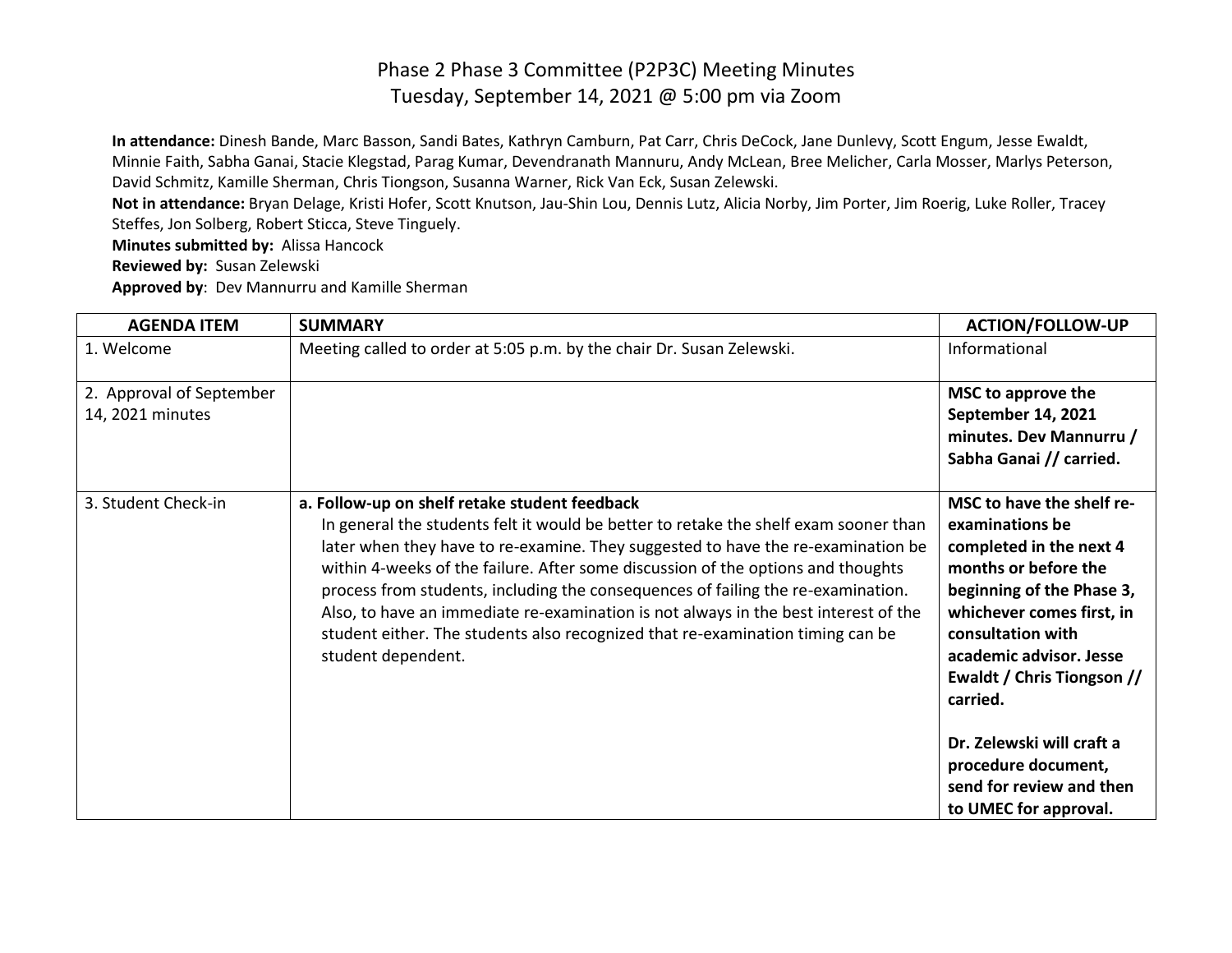| 4. Old Business | a.) Policies and Procedures<br><b>i. Policies Review</b><br>b.) Covid-19 related concerns<br>Sanford is willing to give students the booster Pfizer shot.                                                                                                                                                                                                                                                                                                                                                                  | Informational                                                                                                                                     |
|-----------------|----------------------------------------------------------------------------------------------------------------------------------------------------------------------------------------------------------------------------------------------------------------------------------------------------------------------------------------------------------------------------------------------------------------------------------------------------------------------------------------------------------------------------|---------------------------------------------------------------------------------------------------------------------------------------------------|
| 5. New Business | a.) Pediatrics Clerkship Annual Report<br>It was a good overall year and the learning objectives Dr. DeCock did his best at<br>selecting them from the list provided. From the societal problems child obesity was<br>on the list and we are adding an aquifer case to ensure it is covered for every<br>student in addition to the mandatory lecture we have.                                                                                                                                                             | MSC to accept the<br><b>Pediatrics Annual report</b><br>with edits and approved<br>action item. Kamille<br>Sherman / Michael Booth<br>// carried. |
|                 | We do tell students not to document observations so all required encounters are<br>completed by participation. 30% of the class received honors, which is a lot but will<br>wait a year before making adjustments because of the changes with COVID.<br>Students also want the aquifer cases to go away completely, but with the seasonal<br>nature of the pediatrics they are one way to ensure that all students get equal<br>exposure to a broad base of topics. We have already reduced the number of cases<br>we use. | <b>ACTION ITEM:</b><br><b>Watch Grand Forks</b><br>preceptor scores over the<br>next year.                                                        |
|                 | The clerkship is also undergoing a re-branding effort to help students set<br>appropriate expectations of the clerkship because it's not the same as any other<br>clerkship. The sub-specialty days will not increase and the clerkship will remain to<br>focus on general pediatrics. However, students do like that we have both in and<br>out patients and the preceptors and organization of the clerkship.                                                                                                            |                                                                                                                                                   |
|                 | Goals: We moved to 6-weeks and have integrated more basic sciences and will<br>continue to do more in the next year. Also, continue to look for more preceptors<br>and to add a child obesity aquafer case and also add an objective directly<br>addressing 'societal problems affecting children including i.e.:' Need to also watch<br>the Grand Forks preceptor scores next year to see if there is a trend.                                                                                                            |                                                                                                                                                   |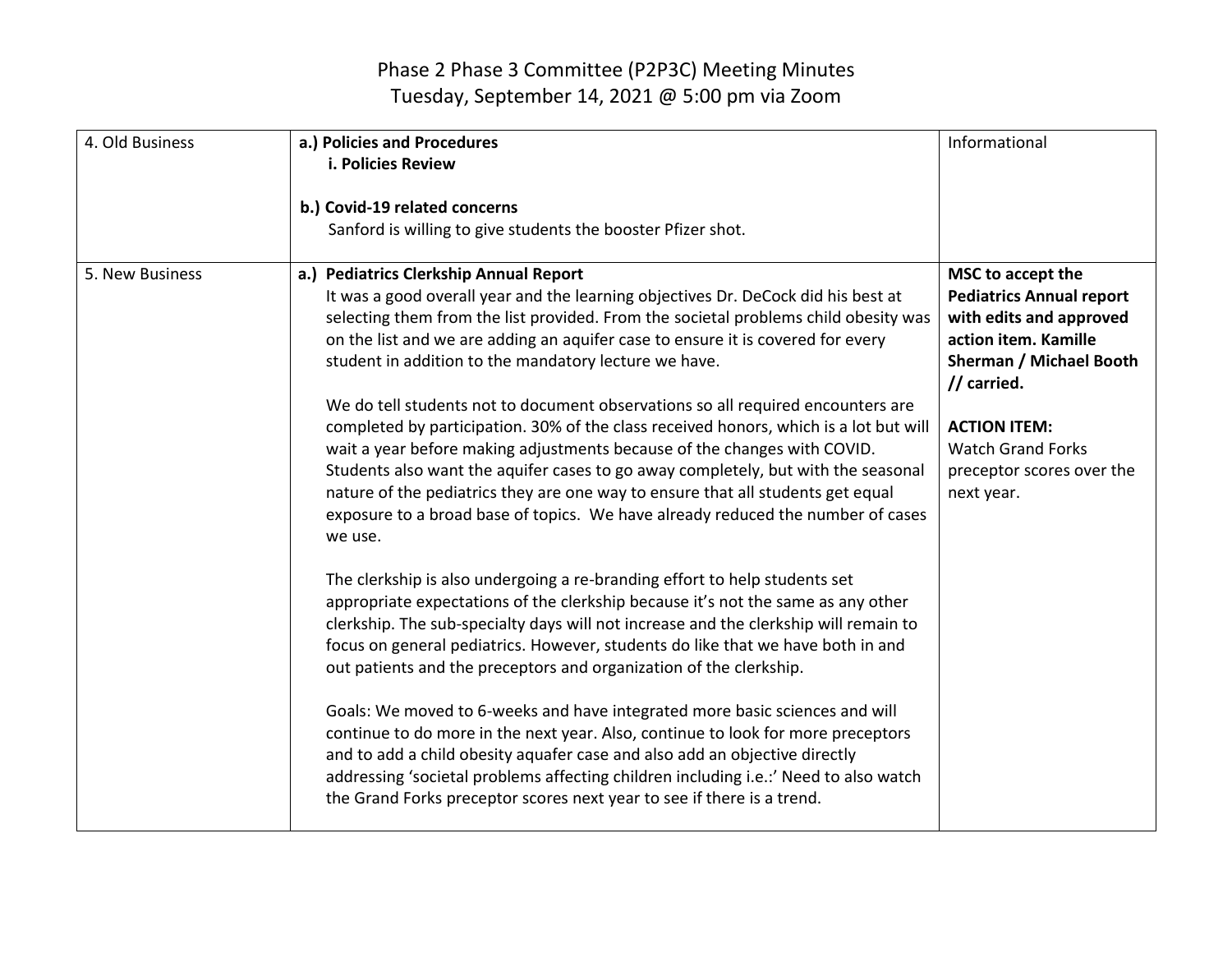| On the last page is the percentage of in/out patient by campus may vary but all the<br>competencies, objectives and required experiences were met on all campuses.<br>Also, Essentia Health as now added in-patients for us more for the ROME students<br>during the bulge.                                                                                                                                                                                                                                                                                                                                                                                                                                                                                                                                                                                                                                                                                                                                                                                                                                                                                                                                                                                                               |                                                           |
|-------------------------------------------------------------------------------------------------------------------------------------------------------------------------------------------------------------------------------------------------------------------------------------------------------------------------------------------------------------------------------------------------------------------------------------------------------------------------------------------------------------------------------------------------------------------------------------------------------------------------------------------------------------------------------------------------------------------------------------------------------------------------------------------------------------------------------------------------------------------------------------------------------------------------------------------------------------------------------------------------------------------------------------------------------------------------------------------------------------------------------------------------------------------------------------------------------------------------------------------------------------------------------------------|-----------------------------------------------------------|
| b.) GQ #10 & #11 (Neuro & Psych)<br>Psych<br>They struggle to keep a site director in Grand Forks but we have recently had a<br>new site director start. Over the last year we did lose a site in Grand Forks, which<br>also affected this the students' experience. Grand Forks is more consistently lower<br>in for in/out patient experiences, but the department is working to steadily<br>improve students' experiences.                                                                                                                                                                                                                                                                                                                                                                                                                                                                                                                                                                                                                                                                                                                                                                                                                                                             | <b>ACTION ITEM: Follow up</b><br>on progress in December. |
| c.) GQ #12, 13<br>Professional/Ethical we scored 90% but, in the benchmarking, it is only 10th<br>percentile. Looking closer it was two students marking neutral that dropped the<br>percentage. The professional and ethics we do provide a 2-hour lecture covering<br>this topic and is heavily addressed in the phase 1 curriculum. The student<br>representative is surprised by the rating because how often this was addressed<br>within the curriculum. However, Dr. DeCock is willing to remain active in the<br>curriculum and might be able to do something more longitudinally. Also, for the<br>class of 2024 was have added a transition to residency course in phase 3 that will<br>allow for professionalism and ethics to be addressed again. We will follow up by<br>email to include more ethical sessions or topics to add into clerkships and each<br>department should discussion options that would work for them.<br>Diversity is something we struggle with and have been working hard over the last<br>couple of years to increase the diversity across the curriculum in a variety of<br>methods which include: lecture, worksheets, small group discussions, PCL cases<br>and wrap up patients. The ISA-2 clinical group as asked students to write objectives |                                                           |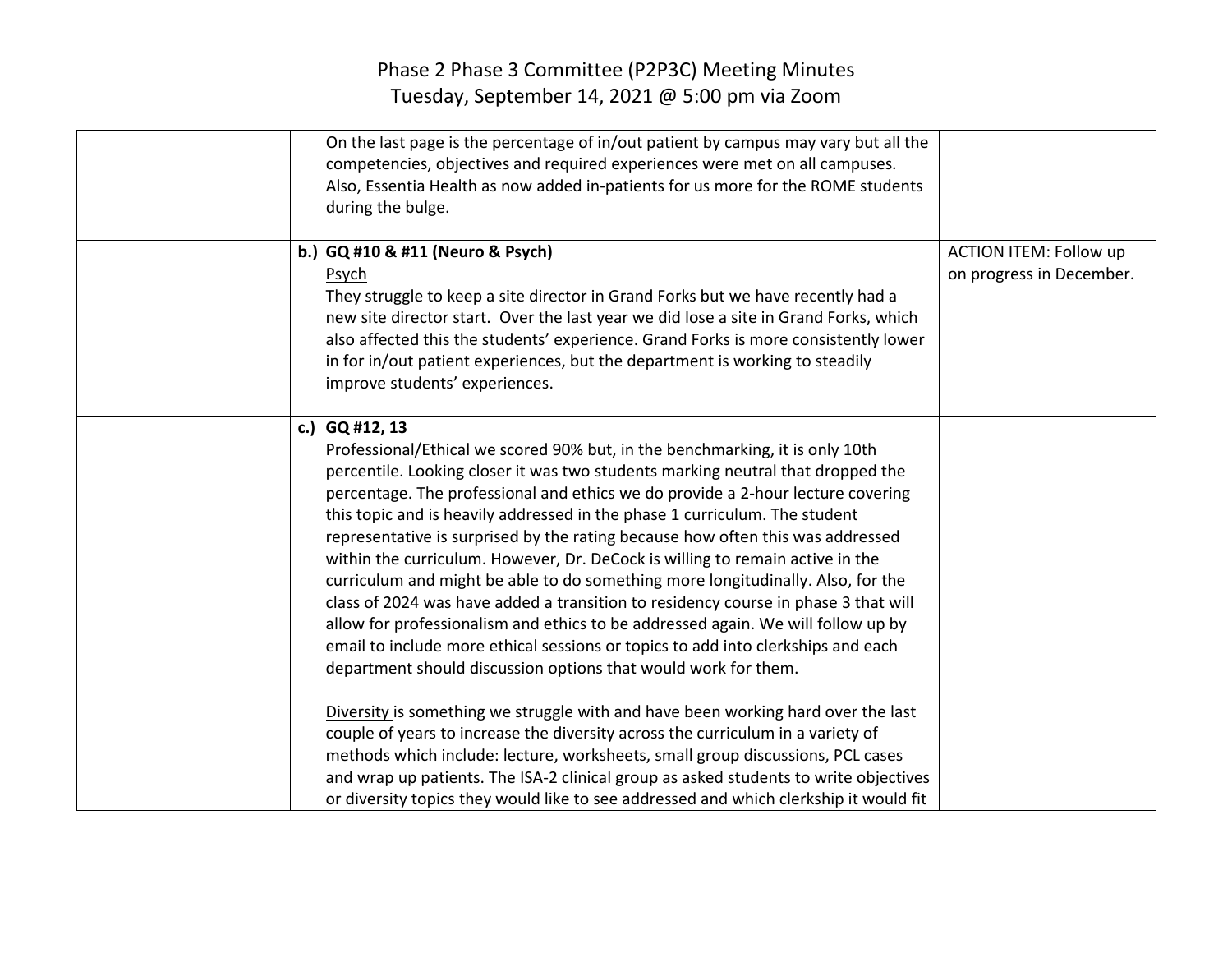| best in. The students were also looking to add to the clerkship orientations also.<br>We also have a Diversity elective on the agenda which will be helpful also.<br>We have more diversity included in the phase 1 curriculum than we have before.<br>On the ISA-2 survey we will have to ask what they think about the diversity we<br>currently teach, as this is a newer change to the curriculum.<br>#13 VA results and we will have to ask about this before we can discuss.                                                                                                                                                                                                                                                                                                                                                                                                                                 |                                                                                                                                                                                                 |
|--------------------------------------------------------------------------------------------------------------------------------------------------------------------------------------------------------------------------------------------------------------------------------------------------------------------------------------------------------------------------------------------------------------------------------------------------------------------------------------------------------------------------------------------------------------------------------------------------------------------------------------------------------------------------------------------------------------------------------------------------------------------------------------------------------------------------------------------------------------------------------------------------------------------|-------------------------------------------------------------------------------------------------------------------------------------------------------------------------------------------------|
| d.) Step Prep Hybrid Possibility and Step Prep Course Approval<br>This course will start in January 2022 with lectures via asynchronized format with<br>recorded basic science lectures for those students that choose to do self-study<br>format of the course. There will also be 6 NBME exams over six weeks and peer<br>lead review sessions of board questions. We have listened to the students'<br>feedback the last year on this pilot course and have made changes because not all<br>students learn the same way, so only part of the lectures is required but all<br>lectures are available for anyone to listen to all of them. In the last 2-weeks of the<br>course it is entirely independent study but students will have to take two practice<br>exams of their choice and show proof that they took them. This was originally four<br>but after some discussion thought two was more appropriate. | MSC to approve the Step<br><b>Prep Course Description</b><br>with the change of two<br>exams in weeks 7 & 8<br>instead of four exams.<br><b>Chris Tiongson / Kamille</b><br>Sherman // carried. |
| One student reported that when they took their STEP 1 they had to wear a mask<br>and it increased their anxiety, so that is something we will have to let students<br>know and maybe have them practice taking exams with a mask.                                                                                                                                                                                                                                                                                                                                                                                                                                                                                                                                                                                                                                                                                  |                                                                                                                                                                                                 |
| <b>Step Prep Hybrid Request</b><br>Students have also inquired if they take STEP 1 in early or in the middle of the<br>course if they could move on to start preparing for STEP 2 by moving into the Step<br>2 prep cohort. Dr. Minnie K. thought that this was feasible for students to do.                                                                                                                                                                                                                                                                                                                                                                                                                                                                                                                                                                                                                       | MSC to approve the STEP<br><b>Prep Hybrid if students</b><br>want to. Jane Dunlevy /<br>Dev Mannurru // carried.                                                                                |
| e.) Grades for Away Electives with High Pass or High Honors                                                                                                                                                                                                                                                                                                                                                                                                                                                                                                                                                                                                                                                                                                                                                                                                                                                        | Tabled                                                                                                                                                                                          |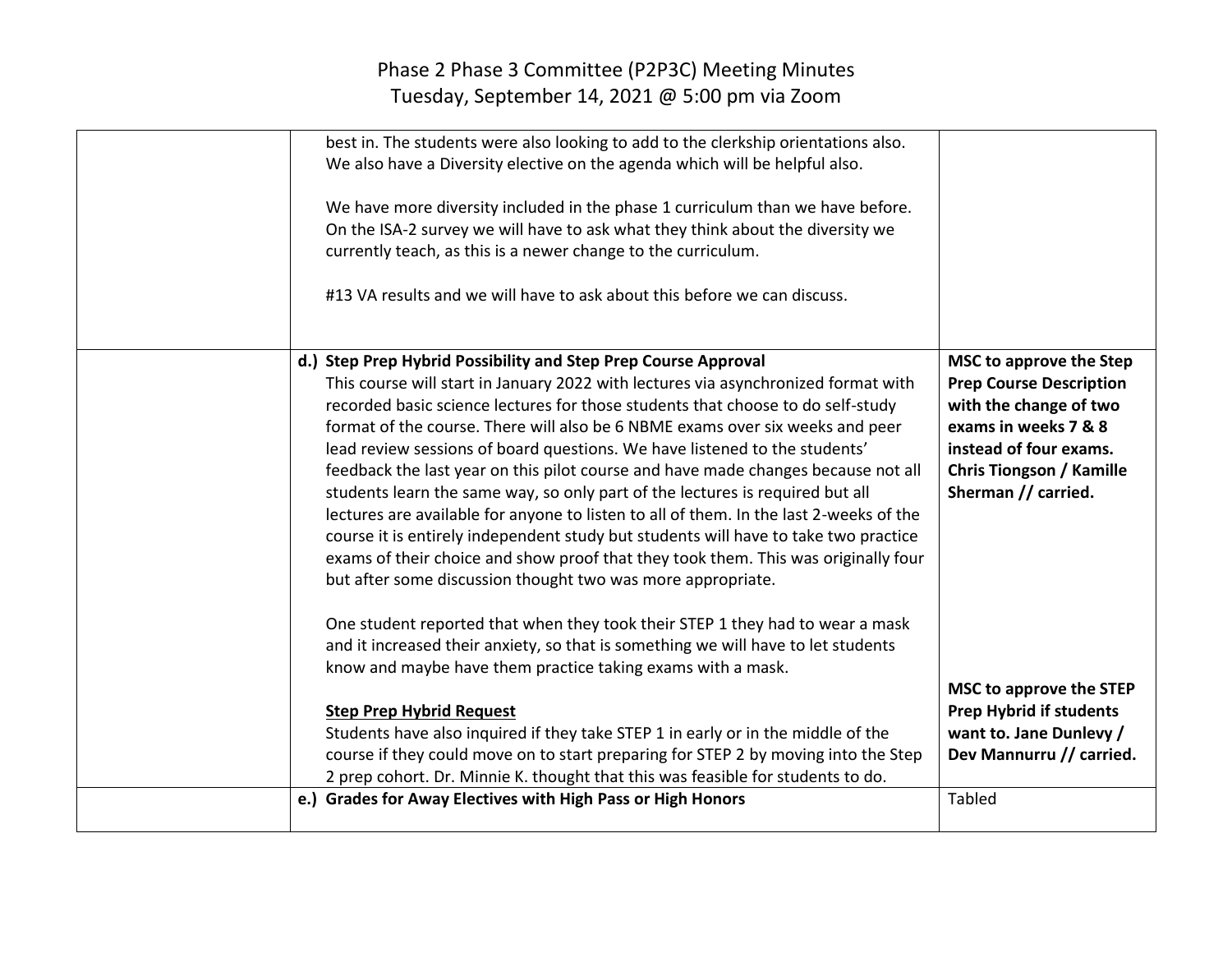|              | f.) Electives Scheduling Limits for Curriculum 2.0                                                                                                                                                                                                                                                                                                                                                                                                                                                                                                       | Tabled                                                                                                                |
|--------------|----------------------------------------------------------------------------------------------------------------------------------------------------------------------------------------------------------------------------------------------------------------------------------------------------------------------------------------------------------------------------------------------------------------------------------------------------------------------------------------------------------------------------------------------------------|-----------------------------------------------------------------------------------------------------------------------|
|              | g.) Electives Scheduling during the bulge<br>We have students receiving their schedules for February 2022 and now we have<br>departments starting to say they will not be taking students for electives during<br>the bulge. We need campuses and departments to discuss if they can truly not<br>take students for electives. We would like to be consistent across campuses and<br>will follow the priority scheduling procedure. Dr. Susan Zelewski will email this<br>request out to everyone with more details to aid in the department discussion. | Informational                                                                                                         |
|              | h.) Duty Hours Policy Interval of Call<br>#4 in procedures was updated to be in line with the ACGME guidelines.                                                                                                                                                                                                                                                                                                                                                                                                                                          | MSC to approve the<br>change to the Duty Hours<br>Policy. Chris Tiongson /<br>Dev Mannurru // carried.                |
|              | i.) Phase Goal Matrix from CEMC for review/recommendation                                                                                                                                                                                                                                                                                                                                                                                                                                                                                                | Tabled                                                                                                                |
| 6. Electives | a.) Sports Medicine Elective, Fargo (new section)<br>This is a new section to an already existing elective                                                                                                                                                                                                                                                                                                                                                                                                                                               | <b>MSC to approve the Sports</b><br><b>Medicine elective. Kamille</b><br><b>Sherman / Dev Mannurru</b><br>// carried. |
|              | b.) Edits for Surgery Electives<br><b>SURG 9102</b>                                                                                                                                                                                                                                                                                                                                                                                                                                                                                                      | <b>Tabled</b>                                                                                                         |
|              | <b>SURG 9211</b><br><b>SURG 9501</b>                                                                                                                                                                                                                                                                                                                                                                                                                                                                                                                     |                                                                                                                       |